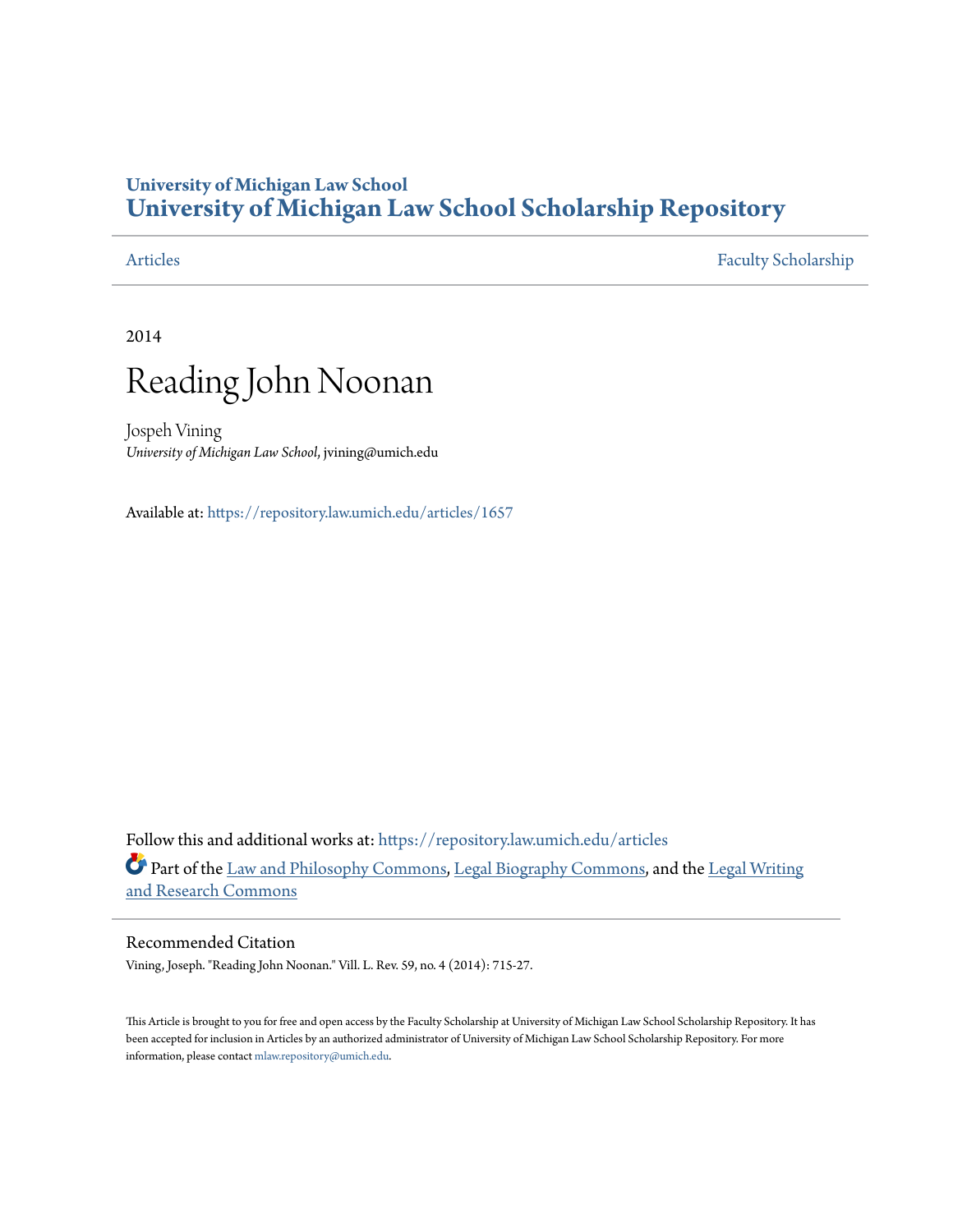#### READING JOHN NOONAN

### JOSEPH VINING\*

JOHN Noonan has done more than any in our time to save law and the rule of law for those who more and more are looking to it around the rule of law for those who in reading him sense that they are reading OHN Noonan has done more than any in our time to save law and the world, more to brace those who in reading him sense that they are reading themselves as they would wish to be, and more to speak the truth to those who cannot bring themselves to speak it. I want in this tribute to touch on the ways Noonan has been bold and true, and do so in the course of a brief look at two of his books—*Persons and Masks of the Law* from 1976,<sup>1</sup> and *A Church That Can and Cannot Change* from 2005.2

I

Noonan takes readers of *Persons and Masks* to the basis of thought: "[S]ome vision of the construction of the universe will be found to underlie anyone's account of law."3 People did not reach so far in 1976.4 It would have been shocking to most if they heard themselves saying anything like this. But it is true. I think we all know it is true, which leaves us individually to ask what our vision is of the construction of the universe. Each of us has a sense of it, however deep down in us it is. What do we think we think, and what do we actually think?

\* Joseph Vining is Hutchins Professor of Law Emeritus at the University of Michigan.

1. JOHN T. NOONAN, JR., PERSONS AND MASKS OF THE LAW: CARDOZO, HOLMES, JEFFERSON, AND WYTHE AS MAKERS OF THE MASKS (2002) [hereinafter PERSONS].

2. JOHN T. NOONAN, JR., A CHURCH THAT CAN AND CANNOT CHANGE: THE DE-VELOPMENT OF CATHOLIC MORAL TEACHING (2005) [hereinafter CHURCH].

3. PERSONS, *supra* note 1, at 71–72.

4. Unless, that is, they were trying to grasp the life and thought of Oliver Wendell Holmes. In 1977, Holmes's third official biographer, Grant Gilmore, described the world as imagined by Holmes as "bleak and terrifying" and Holmes himself as "savage, harsh, and cruel." GRANT GILMORE, THE AGES OF AMERICAN LAW 49 (1977). But cruelty was meaningless in the world in which Holmes tried to live or thought he lived, since it was without persons, or indeed individuals. Law, for Holmes, was "like everything else" in the universe and "[t]he postulate on which we think about the universe is that there is a fixed quantitative relation between every phenomenon and its antecedents and consequents." Oliver Wendell Holmes, *The Path of the Law*, 10 HARV. L. REV. 457, 465 (1897); *see also* JOSEPH VINING, FROM NEWTON'S SLEEP 274, 372 n.28 (1994) (discussing *The Path of the Law*); Joseph Vining, *The Cosmological Question*, 94 MICH. L. REV. 2024, 2025 (1996) (discussing Holmes's definition of "Law" in *The Path of the Law*).

Gilmore died leaving the biography he had worked on for fifteen years unfinished and unpublished. The half-century effort to commission an official biography of Holmes was abandoned. *See* ALBERT W. ALSCHULER, LAW WITHOUT VALUES: THE LIFE, WORK, AND LEGACY OF JUSTICE HOLMES 31–33 (2000).

The lectures John Noonan began in 1971, that ultimately became *Persons*, were the Oliver Wendell Holmes Lectures of 1972.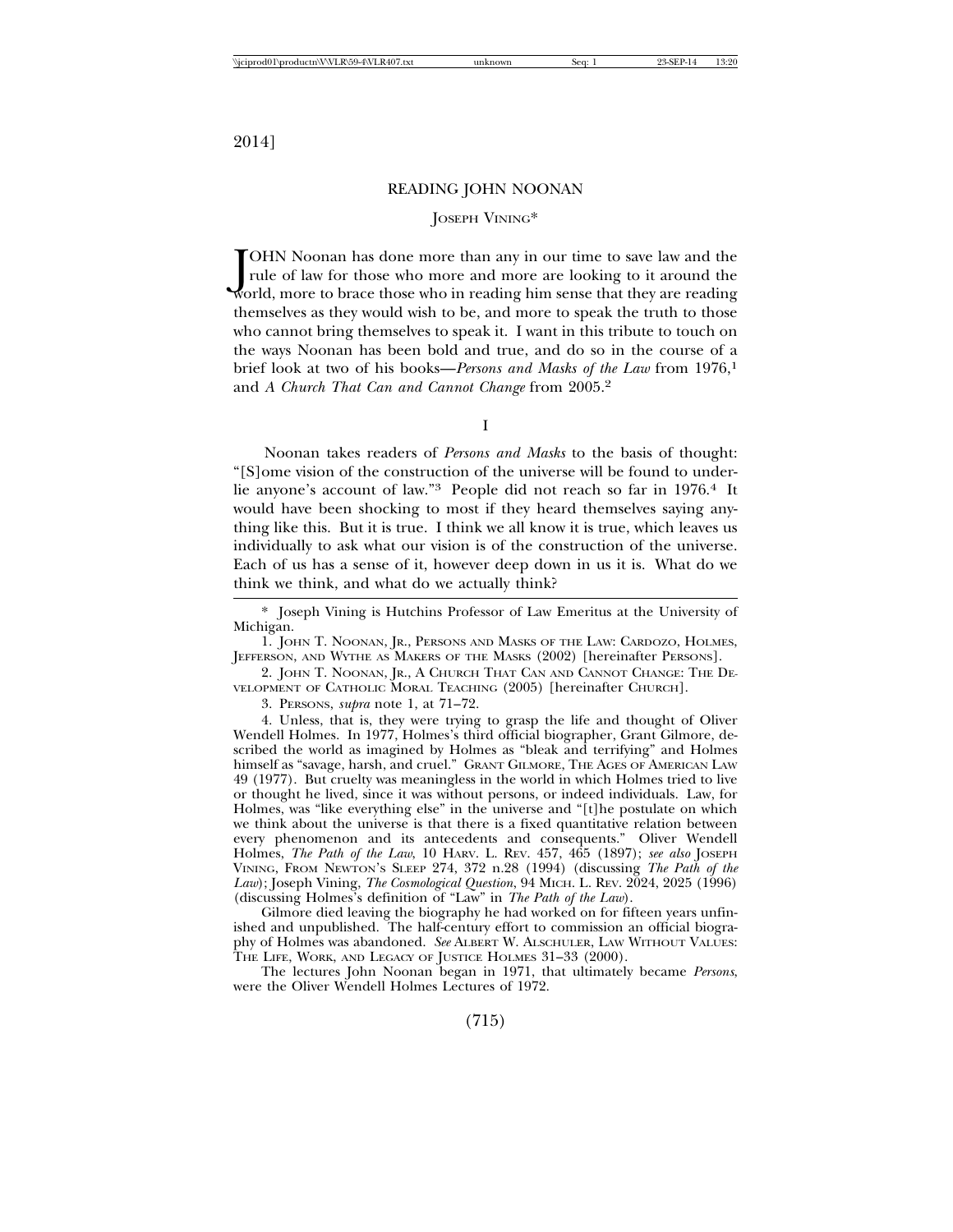Many will be surprised at the difference between what they think they think as they make their way through life today, and what they actually think. They may find even foreign what they actually think, while they say and do what others who claim authority over them demand. Noonan knows that moving toward their actual vision will change the articulation of their thought, and with it their account of law and its authority.

Then Noonan points to love in the structure of the universe and to love's role in all moral feeling, thought, and development. "The central problem, I think, of the legal enterprise is the relation of love to power."5 "[M]oral education," he adds, is "essential to the professional preparation of lawyers, who are to be formed less as social engineers than as the charitable creators of values."6

Again, use of the very word "love" in a professional setting would have been shocking thirty-eight years ago. If it is less so today, that is Noonan's achievement. He felt able to end his prominent response in 1998 to contemporary attempts to reduce law to economics, "[l]ove is not simply an emotion, a sentiment . . . . It is the Love 'that moves the sun and the other stars' that also moves Dante . . . ."7

II

The universe. The love built into its very structure. Then the universality of fundamental human values:

So many of us struggle with how far what we take to be important and moral can be allowed to reach in our understanding of humanity as a whole. We wonder, even when we wish we did not, how grounded value is, how much discovered rather than created solely by us, how much it comes to us from beyond the conventions of our culture as well as from inside us. We cannot imagine warming to an abstract rule, and without our warmth it has no real authority for us. Our wondering extends back in time to the morality and meaning of our predecessors, as much as it extends to the other side of globe right now.

Noonan explores this common doubleness of mind throughout what he has given us. He especially takes up the first way the question of universality lives with us, and looks to the fact of change in moral and legal values over the course of history—change over time rather than over distance. "Development" is his word for it. Development in understanding what our predecessors have said and done affects the hold that old papers and old decisions have over us in our own thought and practice. The challenge to their hold on us pulls in legislation that seeks to initiate or confirm change too, for any document emerging from a legislature is dropped into an existing web of past understandings and decisions and

<sup>5.</sup> PERSONS, *supra* note 1, at xx.

<sup>6.</sup> *Id.* at xix.

<sup>7.</sup> John T. Noonan, Jr., *Posner's Problematics*, 111 HARV. L. REV. 1768, 1775 (1998) [hereinafter *Problematics*].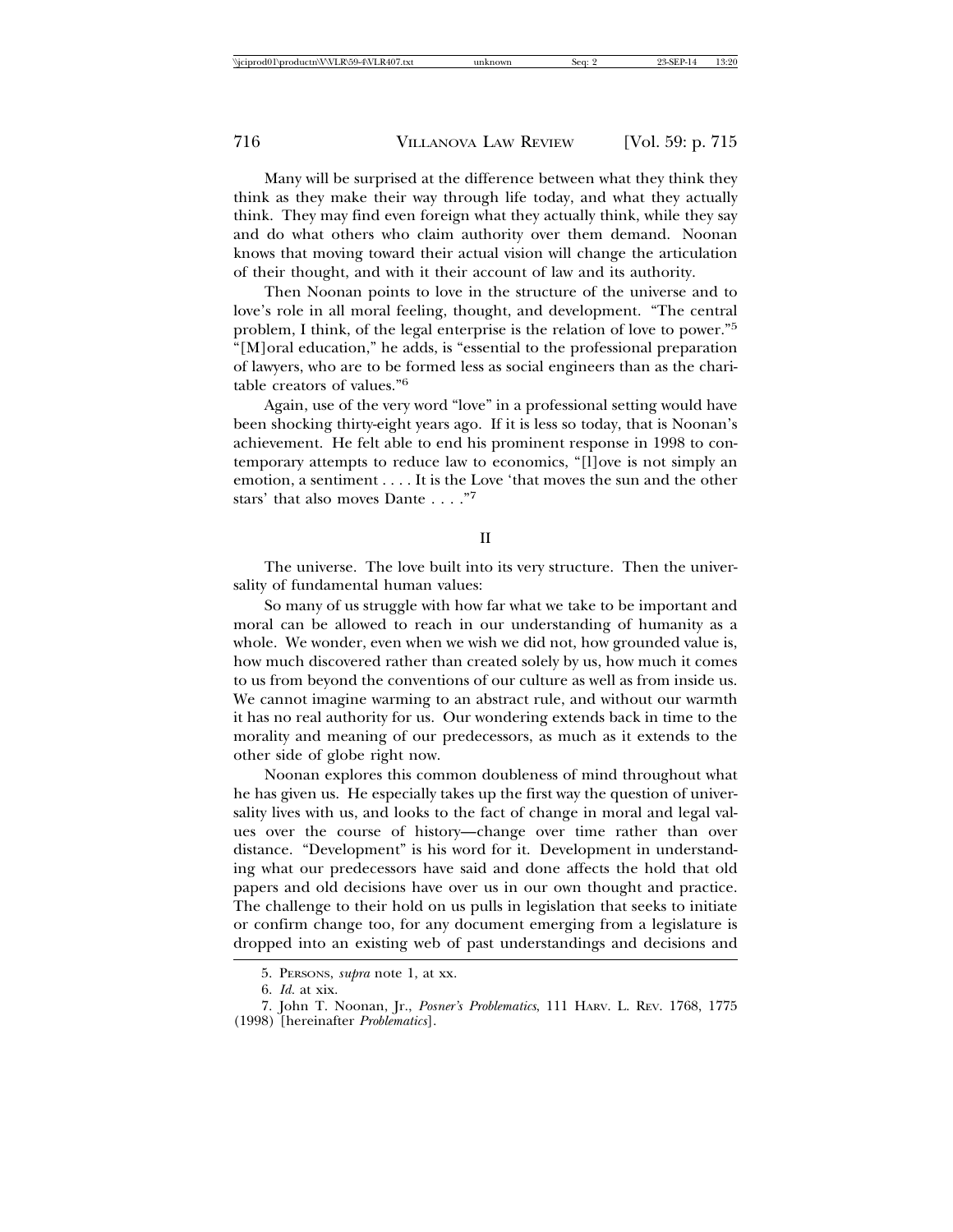must find its place there, categorized, colored, and channeled by them. How is it, Noonan asks, that the fact of change over time can be faced and accepted, without emptying the very notion and sense of authority in law and religious belief today?

Here I turn to Noonan's book a generation later, *A Church That Can and Cannot Change*. His principal subject is slavery and its movement from acceptance and maintenance by law and church, as "natural" even, to its recognition as "intrinsic evil" today, as without justification in any context, like torture.<sup>8</sup> He chooses the pervasive moral and legal issue that presents the phenomenon of change in its strongest form.9 We believe enough in our own goodness and rightness to be able to do or be in on the doing of the terrible things we often do in law—kill, imprison with "civil death" in a known kind of hell, impoverish and bankrupt, rip children from the arms of a parent, torture animals, on and on. If those who gave us our Constitution and built the tradition of the Church, and who made decisions we follow today, did engage in intrinsic evil, and thought themselves good and right too, how can we allow even our own values to comfort and guide us?

8. *See* CHURCH, *supra* note 2, at 5.

9. Chapter 2 of *Persons*, "Virginian Liberators," focused attention on Founding Fathers in Virginia, identified with the ideal of liberty and justice for all, actively engaging in maintaining and tightening Virginia's law of slavery. *See* PERSONS, *supra* note 1, at 29–64. "The Virginia paradox is the legal paradox, generally." *Id.* at 58. A year later, Noonan supplemented his historical treatment of the problem in *The Antelope*. *See generally* JOHN T. NOONAN, JR., THE ANTELOPE: THE ORDEAL OF THE RECAPTURED AFRICANS IN THE ADMINISTRATIONS OF JAMES MONROE AND JOHN QUINCY ADAMS (1977). Chief Justice Taney responded to the paradox, or problem, in one way before the Civil War in *Dred Scott v. Sandford*, 60 U.S. 393 (1856). With seven justices joining his opinion, Taney quoted the Declaration of Independence: "We hold these truths to be self-evident: that all men are created equal; that they are endowed by their Creator with certain unalienable rights; that among them is life, liberty, and the pursuit of happiness . . . ." *Id.* at 410 (internal quotation marks omitted). He continued,

The general words above quoted would seem to embrace the whole human family, and if they were used in a similar instrument at this day would be so understood. But it is too clear for dispute, that the enslaved African race were not intended to be included, and formed no part of the people who framed and adopted this declaration; for if the language, as understood in that day, would embrace them, the conduct of the distinguished men who framed the Declaration of Independence would have been utterly and flagrantly inconsistent with the principles they asserted; and instead of the sympathy of mankind, to which they so confidently appealed, they would have deserved and received universal rebuke and reprobation.

Yet the men who framed this declaration were great men—high in literary acquirements—high in their sense of honor, and incapable of asserting principles inconsistent with those on which they were acting. They perfectly understood the meaning of the language they used, and how it would be understood by others . . . .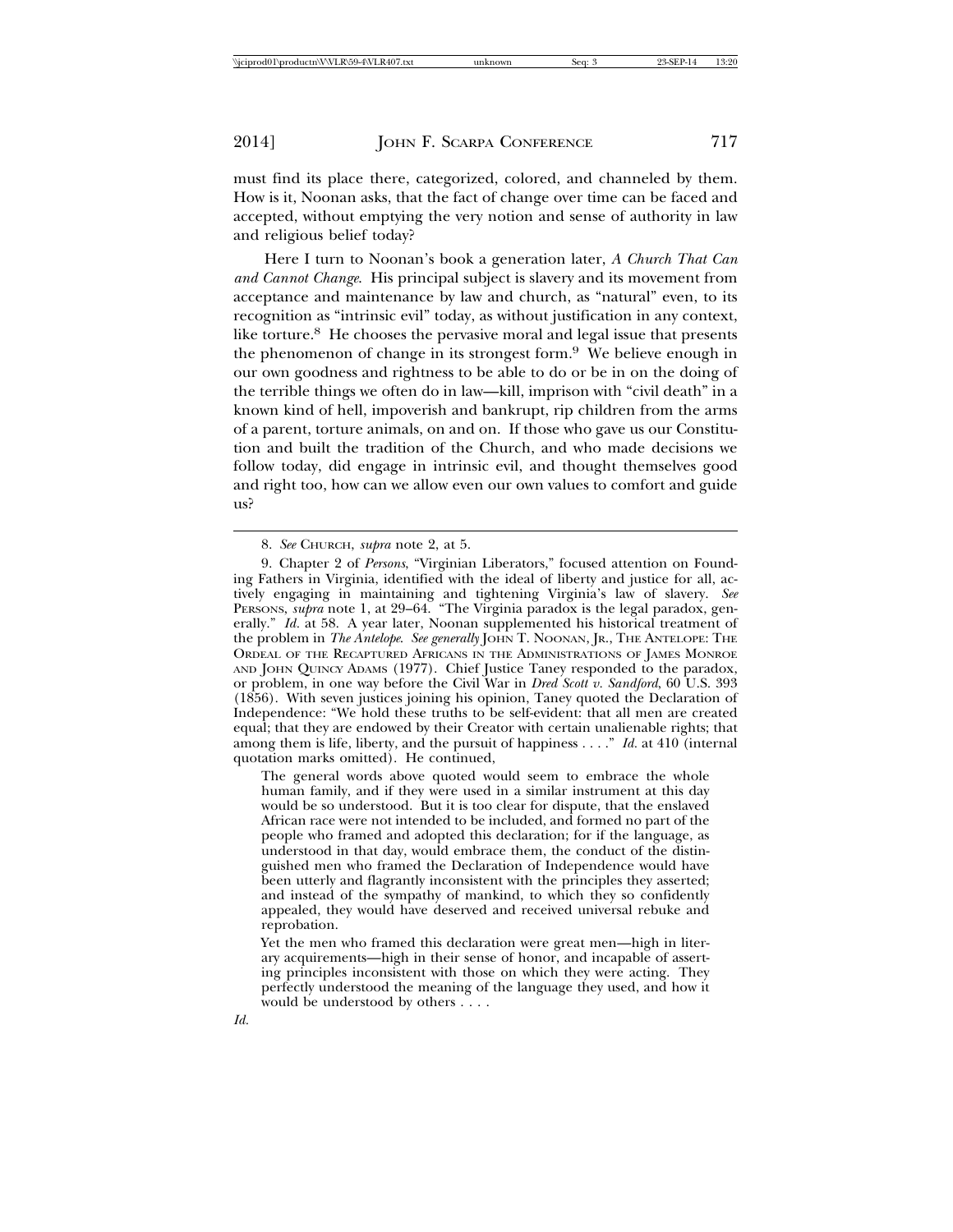I was raised in the South in the forties and fifties. The experience in our country of slavery maintained by law and lawyers did not end with the Thirteenth Amendment. The evidence was all around me, and there was no challenge from the churches also all around me.

I dealt with slavery in the reading I did on my own. I had Faulkner and Tolstoy to help me. I dealt with it in some intellectual way throughout my schooling. But I can say here, in confession and admiration, that I think I had never felt so connected personally with what slavery really meant until I read this book. I read absorbed. The book is beautiful in its form and in its sentences despite its chilling substance, as if Noonan were continually reminding the reader how human life can be lived. Its chapters and sections are like verses.

Noonan is generous to all at its end. Nonetheless, I have found myself since troubled too by the brutality of slavery in ancient Greece and Rome, those high civilizations, as we call them, on which so much of my education and taste were built. I wonder how I would have read Cicero's orations as a boy in school if I had been fully aware of the treatment of human beings that made them possible. I do not know how far the art, architecture, and literature of Greece and Rome can be separated from it, though I separate the Gospel and the early church from it and can work with Noonan's help to separate the tradition of the Church from  $it^{10}$  I do

This book chiefly—or at least centrally—concerns the history of the early church, of roughly the first four or five centuries, and the story of how Christendom was born out of the culture of late antiquity. My chief ambition in writing it is to call attention to the peculiar and radical nature of the new faith in that setting: how enormous a transformation of thought, sensibility, culture, morality, and spiritual imagination Christianity constituted in the age of pagan Rome; the liberation it offered from fatalism, cosmic despair, and the terror of occult agencies; the immense dignity it conferred upon the human person; its subversion of the cruelest aspects of pagan society; its (alas, only partial) demystification of political power; its ability to create moral community where none had existed before; and its elevation of active charity above all other virtues. Stated in its most elementary and most buoyantly positive form, my argument is, first of all, that among all the many great transitions that have marked the evolution of Western civilization, whether convulsive or gradual, political or philosophical, social or scientific, material or spiritual, there has been only one—the triumph of Christianity—that can be called in the fullest sense a "revolution": a truly massive and epochal revision of humanity's prevailing vision of reality, so pervasive in its influence and so vast in its consequences as actually to have created a new conception of the world, of history, of human nature, of time, and of the moral good. To my mind, I should add, it was an event immeasurably more impressive in its cultural creativity and more ennobling in its moral power than any other movement of spirit, will, imagination, aspiration, or accomplishment in the history of the West. And I am convinced that, given how radically at vari-

<sup>10.</sup> Among other contemporaries responding to this personal question of separation, the theologian and historian David Bentley Hart is especially helpful in setting it in its larger context. *See, e.g.*, DAVID BENTLEY HART, ATHEIST DELUSIONS: THE CHRISTIAN REVOLUTION AND ITS FASHIONABLE ENEMIES (2009). In the introduction Hart remarks: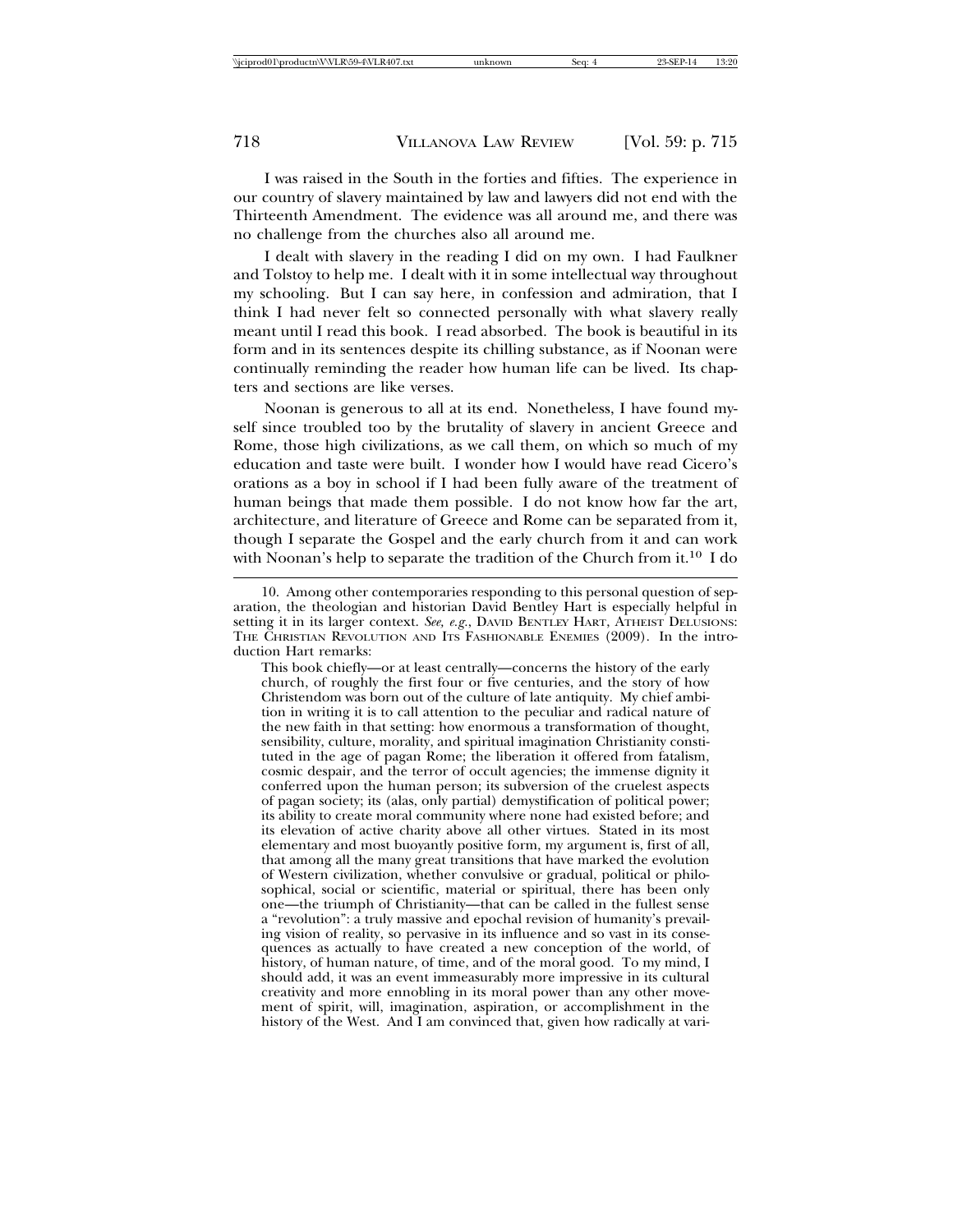believe it was as evil then as it is today, as he believes. I know, as does he, that necessary to this belief is belief in the universality of fundamental human values, on which any sense of melioration and progress depends.

Of course, there are doubts about the universal in anything human and about progress in moving toward a humane world. However hard we work for betterment in the particular ways we do, I think most of us carry the burden of these doubts when we reflect on what we have achieved or failed to achieve for others than ourselves. But this is the beauty of Noonan's addressing our conflict by focusing on change:

It is by reflection on the promptings of love that morality begins, that the requisite human response to the human stranger . . . becomes clearer. . . . By experience, by analogy, by more inclusive seeing, and also by argument, reasoning, and moral theorizing, morality is developed  $\dots$ .<sup>11</sup>

The course of moral doctrine, like that of [a] great river, appears to follow no rule. Plunging over heights, striking boulders, creeping in almost motionless channels, it defies prediction, can scarcely be the subject of science. . . . [It is t]he testing of what is vital . . . . What is required is found in the community's experience as it tests what is vital. On the surface, contradictions appear. At the deepest level, the course is clear.12

Hearing Noonan's eloquent voice as I read *A Church That Can and Cannot Change*, I recalled the effect on me of discovering Vaclav Havel's address to the Canadian Senate and House of Commons in 1999. Noonan was giving me that experience again. "I have often asked myself," Havel said at the end,

why human beings have any rights at all. I always come to the conclusion that human rights, human freedoms, and human dignity have their deepest roots somewhere outside the perceptible world. These values are as powerful as they are because, under certain circumstances, people accept them without compulsion and are willing to die for them, and they make sense only in the perspective of the infinite and the eternal. I am deeply convinced that what we do, whether it be in harmony with our conscience, the ambassador of eternity, or in conflict with it, can only finally be assessed in a dimension that lies beyond that world

*Id.* at x–xi.

12. CHURCH, *supra* note 2, at 221–22.

ance Christianity was with the culture it slowly and relentlessly displaced, its eventual victory was an event of such improbability as to strain the very limits of our understanding of historical causality.

<sup>11.</sup> *Problematics*, *supra* note 7, at 1775.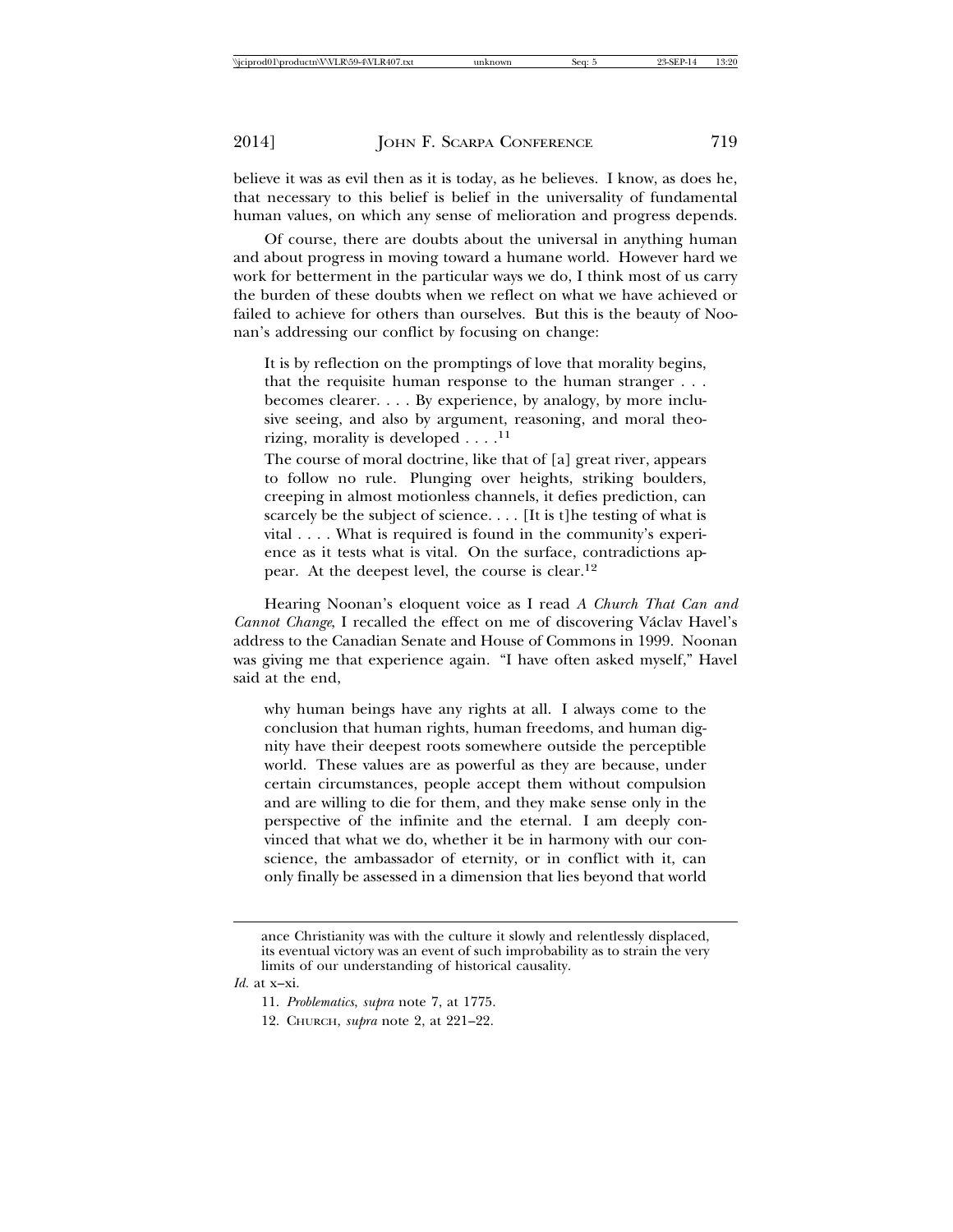we can see around us. If we did not sense this, or subconsciously assume it, there are some things that we could never  $d_0$ .<sup>13</sup>

#### III

The universe. The human universal. Love. The last of the large subjects of Noonan's work I want to notice here is the person in legal thought.

Let us turn back to *Persons and Masks of the Law*. The more general subject of *A Church That Can and Cannot Change* is the place of authority in a world of change and development. In *Persons and Masks of the Law*, Noonan focuses directly on the question of the person and the personal.

The reception of the 1976 edition of the book had been such that it was republished in 2002, with Noonan adding a new Preface to his 1976 Foreword. His Foreword describes his principal subject as "the place of the person in the understanding of law . . . with the purpose of bringing at least some 'professionals' into the camp of the 'humanists.'"14 His new Preface to the 2002 edition describes the book's "central question" as "the place of rules in the legal system if the process takes persons into account."15 He adds, "[t]he book, as will be seen, defends rules as indispensable."<sup>16</sup>

Were it not for his subsequent reference in the new Preface to the rarity of his dissents (3.4%) in judging the cases he had heard since joining the Ninth Circuit Court of Appeals in 1985, and the examples he gives of situations where more attention might be paid to persons in a case, one might think that the 1976 Foreword and the 2002 Preface are offering two ways of stating the same question.

His 2002 examples include forms of address and reference in speaking and writing. He calls them "modest ways" of paying attention to persons.17 Beyond those, there are the examples of close cases, cases where "the precedents are varied or unclear," and particular areas of law where this is done—sentencing in criminal law, asylum petitions, cases involving

14. PERSONS, *supra* note 1, at xvi.

- 16. *Id.*
- 17. *Id.* at xi.

<sup>13.</sup> Václav Havel, *Kosovo and the End of the Nation-State*, THE N.Y. REV. OF BOOKS (June 10, 1999), http://www.nybooks.com/articles/archives/1999/jun/10/kosovo-and-the-end-of-the-nation-state/?pagination=false. The extraordinary work of the well-known internationalist, Philip Allott, builds a legal world in which the universal is recognized and realized. *See, e.g.*, PHILIP ALLOTT, EUNOMIA: NEW ORDER FOR A NEW WORLD (2d ed. 2001); PHILIP ALLOTT, THE HEALTH OF NATIONS: SOCIETY AND LAW BEYOND THE STATE (2002); *see also* Philip Allott, *Law and the Challenge of the Transcendental: Rethinking the Order of All Order*, HARVARD LAW SCH., INST. FOR GLOBAL LAW & POL'Y WORKSHOP, (Jan. 4–14, 2013), *available at* http.// www.trin.cam.uk/show.php?dowid=1614.

<sup>15.</sup> *Id.* at x.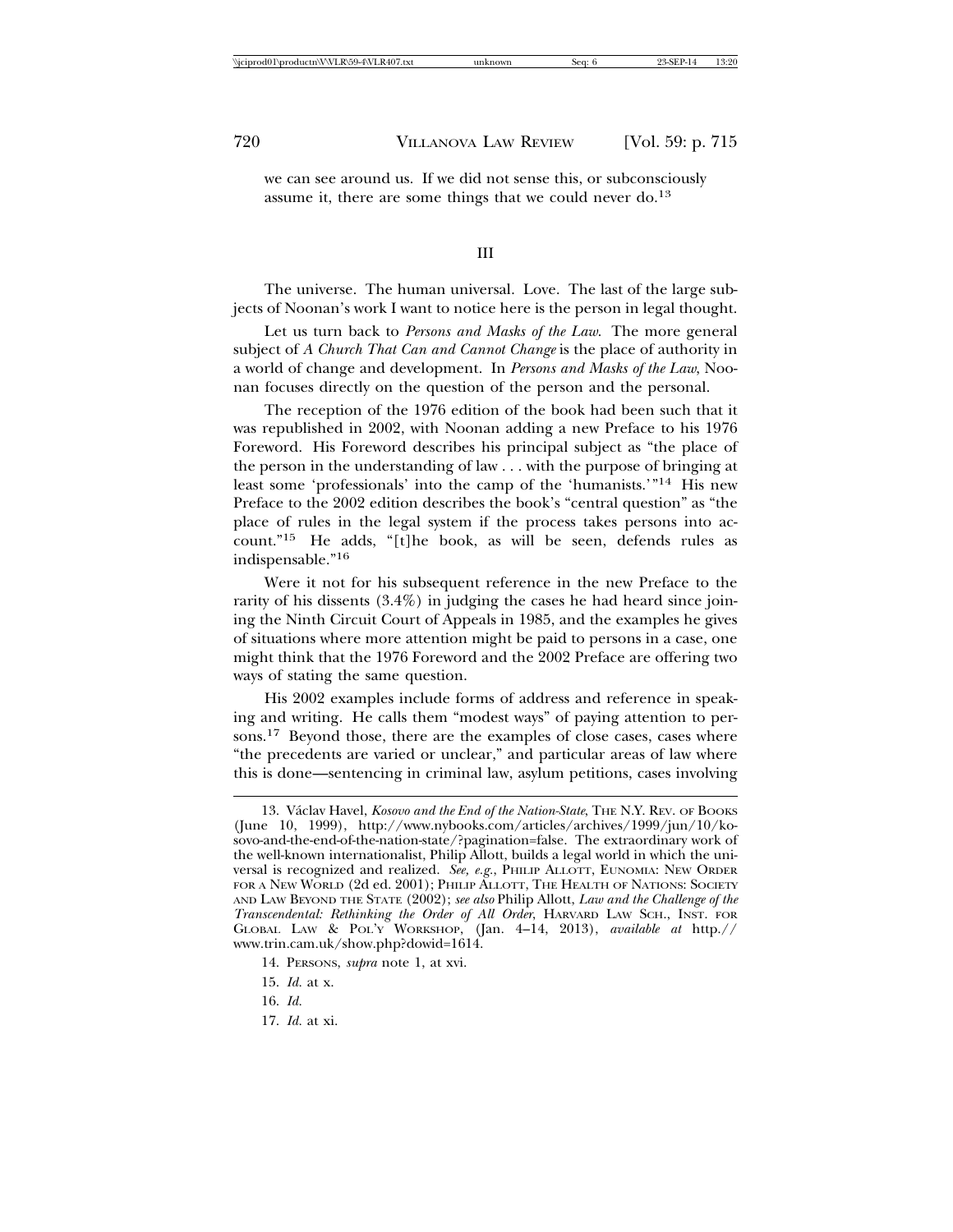religious freedom, and cases involving sovereign immunity.18 Against the panoply of the whole of law these would seem rather modest also.

Indeed, there is something of an impression left by the 2002 Preface of modulation and pulling back from the passion that drove the ending of the 1976 Foreword that he wrote when he wrote the book:

[Law is] a human activity affecting both those acting and those enduring their action. The analytic bent of most of those now so engaged leads them to reduce "person" to a congeries of "rights," with the highest ideal, if any is expressed, to do "justice" by enforcing the rights. . . . But it is necessary to insist that the person precedes analysis, and to seek to do justice in the narrow sense is no more a full human aspiration than such justice is the sum of human virtues.19

But we have beside us *A Church That Can and Cannot Change*, if we wonder what to do with such an impression. It appeared shortly after the new 2002 Preface, in 2005, and there is certainly no pulling back in it. *Persons and Masks of the Law* remains a radical book, as radical read today as it was in 1976.

"The person precedes analysis," at the end of the 1976 Foreword just quoted, is, I think, the critical perception. The mere enforcement of abstract rights connected to abstract entities on either side of a case fails to do justice, except in a sense that bleeds justice of its meaning. The object of a legal system with true authority is law and justice both.

In fact, "law and justice" is a phrase heard often today. The object of "the law" is commonly described in this way. Behind the combination of law with justice is a long institutional history, the present outcome of which is part of the context of Noonan's radical call to look and to see.

There was at one time a court called a court of law, in which rules were enforced by sanctions, and another court called a court of equity or the Court of Chancery, to which those injured by the way rules of law worked could turn and be heard with arguments that a particular outcome was unjust given the full circumstances of the case and its participants. Both courts were august, sitting in their own palaces. The Law Lords had such remedies as were spelled out in the rules. The Lord Chancellor representing the sovereign had his own remedies, "equitable remedies"—injunctions, "constructive" trusts, restitution. The rules, which were called "law," were applied. The court of equity was at hand to do "justice."

Then, over time, the two courts were merged into one court. The Law Lord and the Lord Chancellor became one judge with two roles. Then "law" and "equity" themselves, two mentalities each with their supporting body of precedents, were merged in jurisdiction after jurisdiction. The two roles of the judge were merged into one with now both sets of

<sup>18.</sup> *Id.* at x–xiii.

<sup>19.</sup> *Id.* at xix–xx.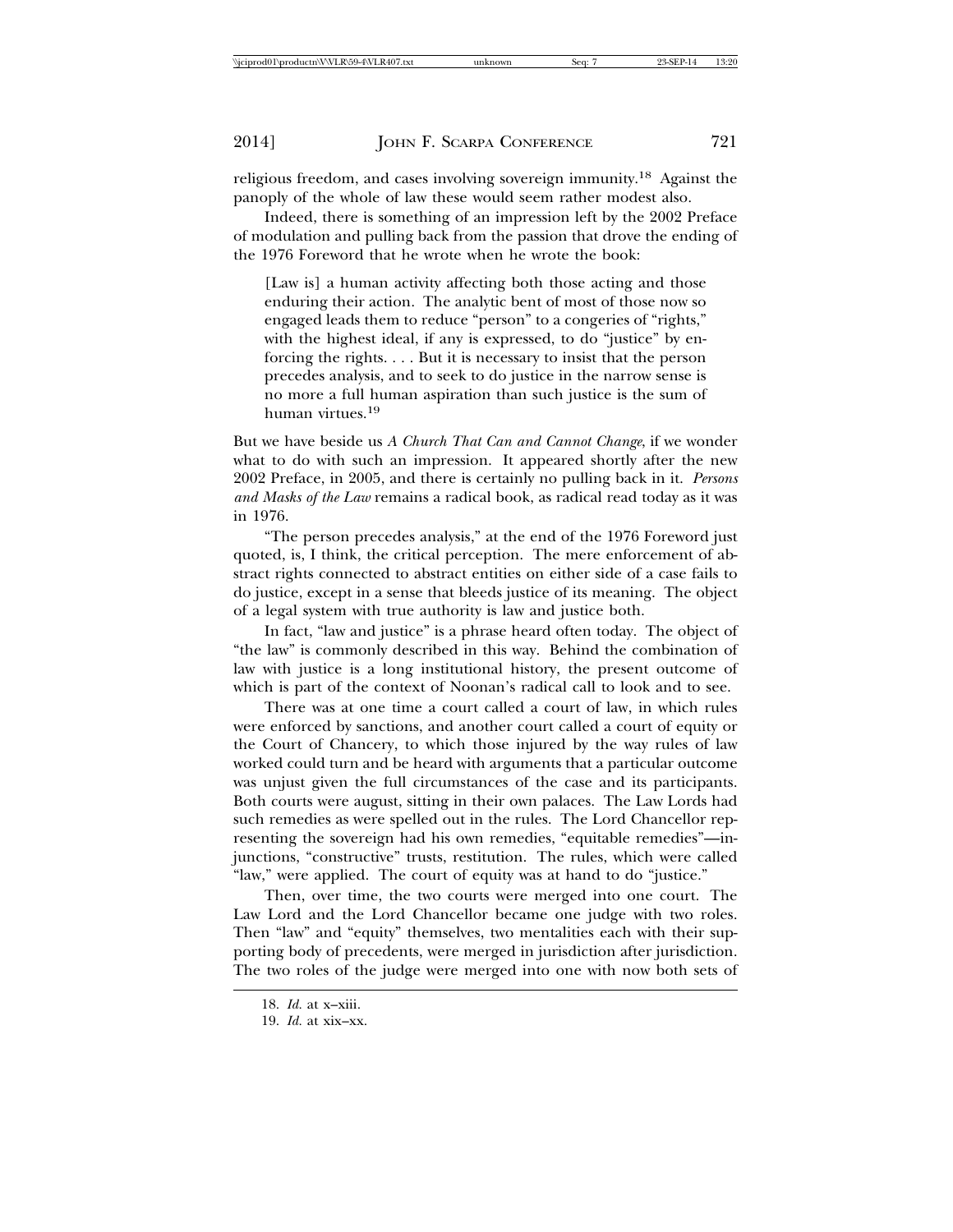remedies available. In the federal system this happened in 1938,<sup>20</sup> the year I was born and therefore by definition recently. In Virginia the merger took effect in 2006, very recently.21

This is not Noonan's account. He is too good a historian to link what he sees to this legal development, which may have been meant to be one of nomenclature only. I mention it as a device to help us grasp Noonan's purpose and vision. In this merger of "law and equity," a law of rules and abstractions might have swallowed a law of justice without digesting it. What Noonan presents is an "understanding of law"22 in which a law of justice swallowed a law of rules and did digest it. Justice became part of what was sought and what was argued and what was taught in every case. In every case: this is what makes Noonan's perception remarkable, radical, and true. Decision makers seeking guidance in the body of legal texts and hoping they may be able to say they find a rule in them, must also take into account the actual persons involved in the case and their circumstances, "invoking," as he says, "a tradition of equity jurisprudence with which so much that I have written here has affinity."<sup>23</sup> Who the defendant is, who the plaintiff is, how they came to their places in court, who is presenting the arguments, are among all the particulars of the case that may be relevant. Though "it would be a travesty of what I believe," he says, "to suppose that law could exist without rules. At the intersection of rules and persons, the process to be understood occurs."24 Again, Noonan writes in 1976, "my principal subject [is] the place of the person in the understanding of law"<sup>25</sup> and in 2002 "[t]he central question  $\dots$  is the place of rules in the legal system if the process takes persons into account."26 "[T]he person precedes analysis" still.27

I might freshen the examples Noonan gives of cases in which the actual persons before the court are not seen, as a slave is not seen, with a recent case in Ohio. In 1994, Judge Allan Davis in the Hancock County Probate Court declared Donald Miller dead several years after he mysteriously disappeared, so that his ex-wife, Robin Miller, could apply for Social Security benefits for their two daughters. Nineteen years later, Mr. Miller showed up, wanting to apply for a driver's license and reactivate his Social Security number, and petitioned Judge Davis to reverse his declaration of

<sup>20.</sup> *See* Charles E. Clark, *The Federal Rules of Civil Procedure 1938–1958: Two Decades of the Federal Civil Rules*, 58 COLUM. L. REV. 435, 436 n.8 (1958). For a stimulating and engaged account of equity in English law and history, and of the treatment of equity in disciplines other than law, see GARY WATT, EQUITY STIRRING: THE STORY OF JUSTICE BEYOND LAW (2012).

<sup>21.</sup> *See* W. Hamilton Bryson, *The Merger of Common-Law and Equity Pleading in Virginia*, 41 U. RICH. L. REV. 77, 77 (2006).

<sup>22.</sup> PERSONS, *supra* note 1, at xvi.

<sup>23.</sup> *Id.* at 98.

<sup>24.</sup> *Id.* at 19.

<sup>25.</sup> *Id.* at xvi.

<sup>26.</sup> *Id.* at x.

<sup>27.</sup> *Id.* at xx.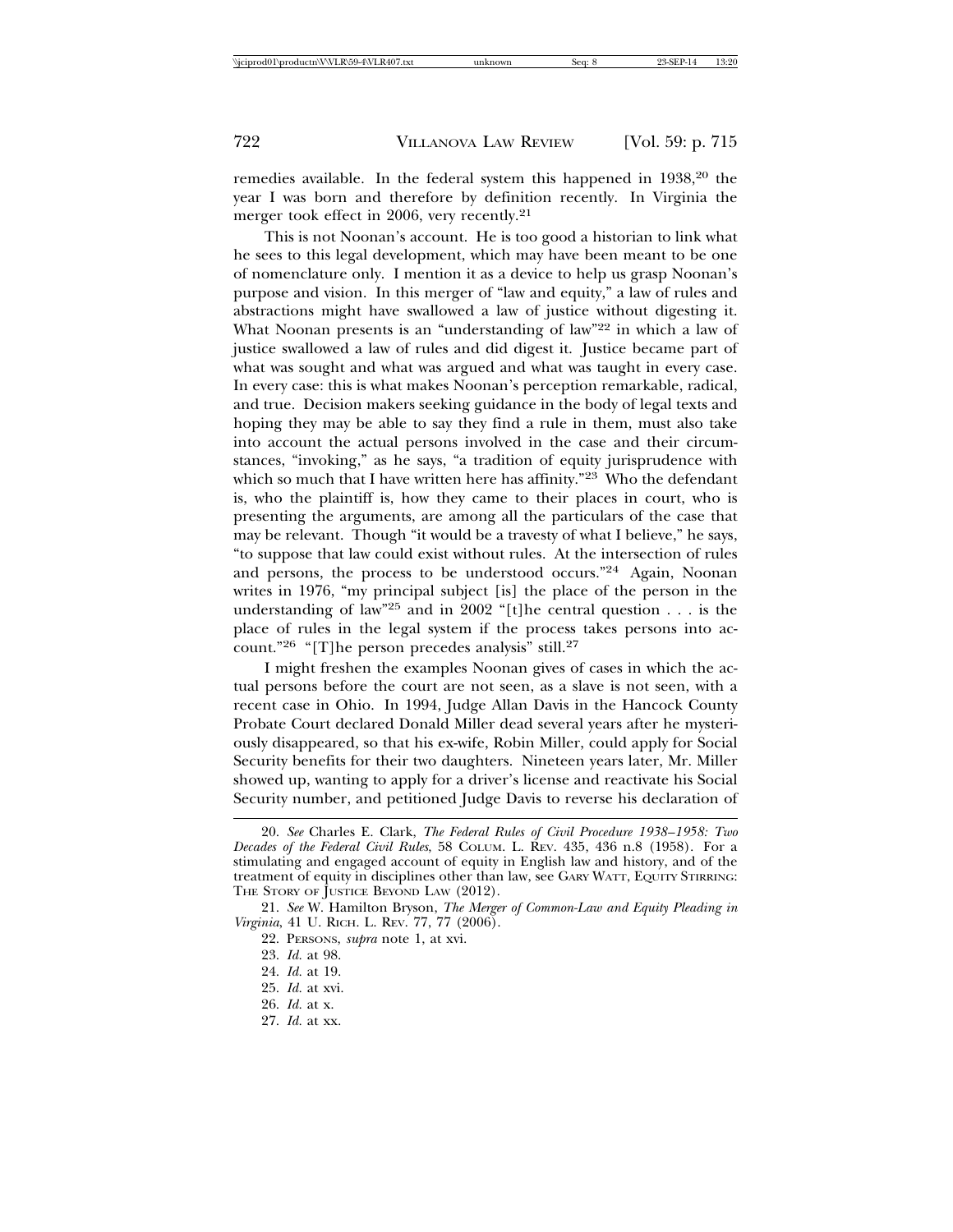death. A lawyer for Mrs. Miller, James Hammer, opposed the petition on the ground that she might have to return the benefit payments received from Social Security and did not have the money to do so. Judge Davis ruled that Ohio law does not allow a declaration of death to be reversed after three years or more have passed. "[Y]ou're still deceased as far as the law is concerned," he said to Mr. Miller sitting in the courtroom.28 "I don't know where that leaves you."29 The case, he said later, was decided "in strict conformity with Ohio law."30 Mr. Miller's lawyer, Francis Marley, said Mr. Miller could not afford to appeal. He added, "[w]e hoped the judge would see the equity of giving his life back."31

It remains to ask what or who the persons are that must be taken into account in decision-making in a legal system that does justice. Thinking and speaking of "persons" already extends quite far in our daily experience and may be spreading further.

Noonan uses the word "individual" from time to time. He speaks of "developing a sense of justice—a sense of what was due to particular individuals in a concrete situation."32 "By masks," he says, "I mean ways of classifying individual human beings so that their humanity is hidden and disavowed. . . . [I]n any sociological analysis, the masks may be seen as devices reflecting the structure of society and the degrees of its acknowledgment of humanity in different groups."33 Contrasting masks and roles, he says:

Roles are as necessary for the display of human love as clothes for the display of human beauty. The naked individual rises to the communal expectations invested in the role . . . . No more than clothes does a role obscure the human visage. But as a hat can be pulled down to cover a face, so a role, misused, becomes a mask obliterating the countenance of humanity.<sup>34</sup>

The masks of the law are "[n]either individual projections nor objective artifacts, neither social roles nor literary disguises."35

In speaking of the limitations of any quantitative understanding of law, he remarks, "It is difficult to persuade any individual human being that such abstractions are commensurate with himself or herself. The complex rationality of individuals escapes reduction."36

36. *Id.* at 164.

<sup>28.</sup> John Schwartz, *Declared Legally Dead, as He Sat Before the Judge*, N.Y. TIMES (Oct. 11, 2013) http://www.nytimes.com/2013/10/12/us/declared-legally-deadas-he-sat-before-the-judge.html?\_r=0.

<sup>29.</sup> *Id.*

<sup>30.</sup> *Id.*

<sup>31.</sup> *Id.*

<sup>32.</sup> PERSONS, *supra* note 1, at xviii–xix.

<sup>33.</sup> *Id.* at 19, 23.

<sup>34.</sup> *Id.* at 21.

<sup>35.</sup> *Id.* at 25.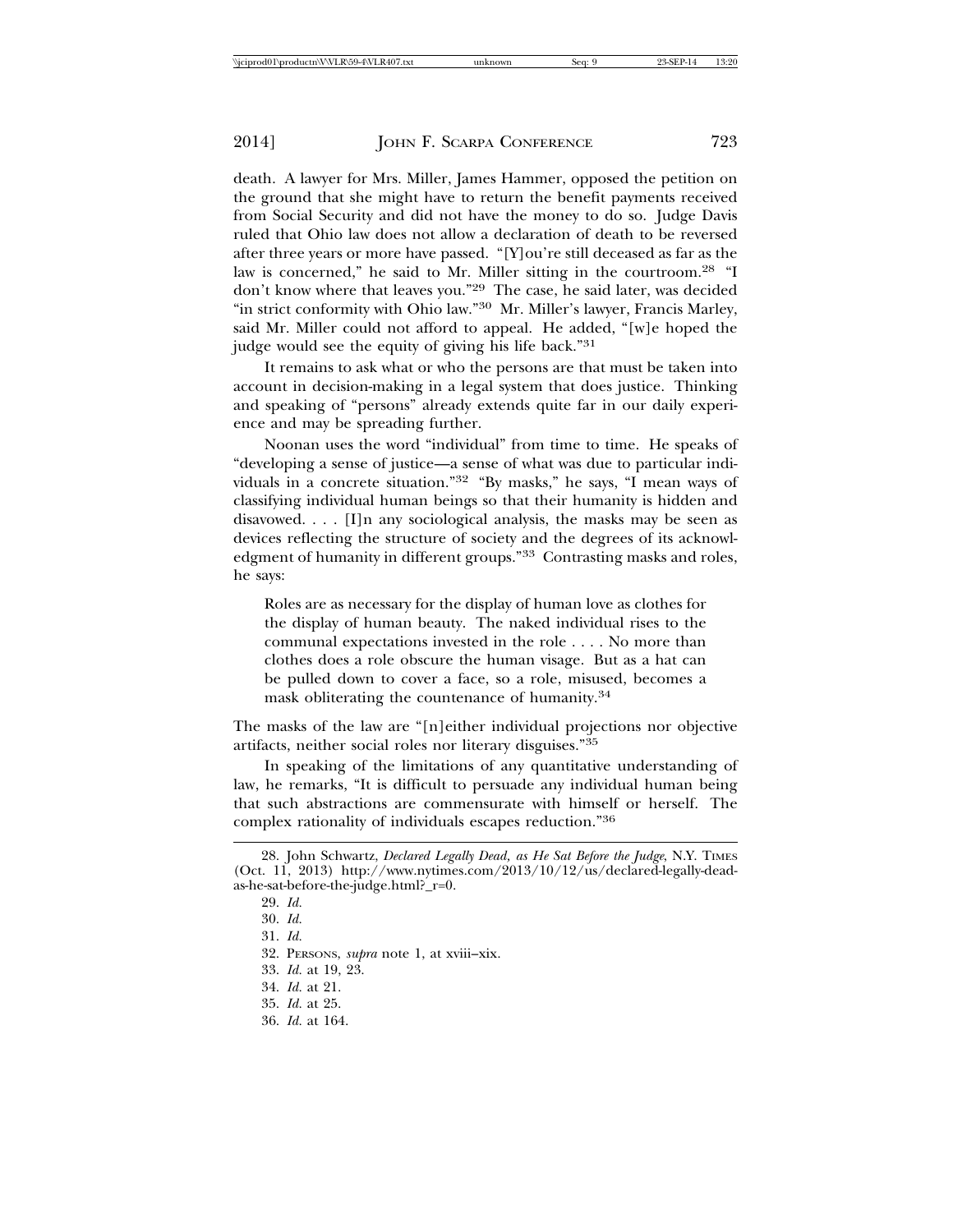"Person" is used by Noonan almost as a synonym of "individual." By "persons," he says,

I mean particular flesh and blood and consciousness. I take as a starting point that we are such beings, that we encounter such beings, and that encountering them we recognize those who are in shape and structure, in origin and destiny, like ourselves. I assume that we have the experience of responding to persons.<sup>37</sup>

He asks, for his reader,

[A]re persons merely a collection of roles—husband, father, lawyer, etc.? I take persons to be ontological realities, perceptible through the roles, distinguishable from both roles and masks. . . . If a lawyer could not distinguish between real persons and fictional persons such as corporations or trees, he would not be capable of communication.38

As for "the law," Noonan comments that "Holmes gave it a fictitious life. No person itself, the law lives in persons."39

Readers will understand what Noonan has in mind in referring to persons as well as to individuals. "Person," rather than "individual," is the term of reference to human beings in the Constitution: there are "free persons, including those bound for service for a term of years," "citizens," "Indians not taxed," and "all other persons." "Other persons" is the Constitutional euphemism for "slave," a word that does not appear in the Constitution until the Thirteenth Amendment, and slaves were to be counted in determining the population of a state for purposes of setting its number of Congressional representatives as three-fifths of a person. "Person" is also the primary term of reference in the Church, and it inhabits ordinary speech in many ways. It is a standard term in many areas of law.

But there are ambiguities in its general use, indicated by Noonan's confidence that we are always able to see the difference "between real persons and fictional persons such as corporations or trees."<sup>40</sup> A slave might be a person but not a "legal person." In the awful words of Chief Justice Taney, speaking for the Supreme Court in 1856, a descendant of an American slave "had no rights which the white man was bound to respect . . . . "41 By contrast, corporations were never "flesh and blood," but

40. *See* PERSONS, *supra* note 1, at 27.

41. Dred Scott v. Sandford, 60 U.S. 393, 407 (1856). Justice McLean replied in his dissent, "A slave is not a mere chattel. He bears the impress of his Maker,

<sup>37.</sup> *Id.* at 26.

<sup>38.</sup> *Id.* at 27.

<sup>39.</sup> *Id.* at 4. Does human experience teach that real persons must be flesh and blood, or human? The law as Holmes describes it can have only a fictitious life. But in legal method and practice we cannot do without the presupposition of a caring and living mind beyond the individual. For some discussion on my part, see Joseph Vining, *DILEMMA: Faith and Failure*, *in* THE AUTHORITATIVE AND THE AUTHORITARIAN 45–60 (1988).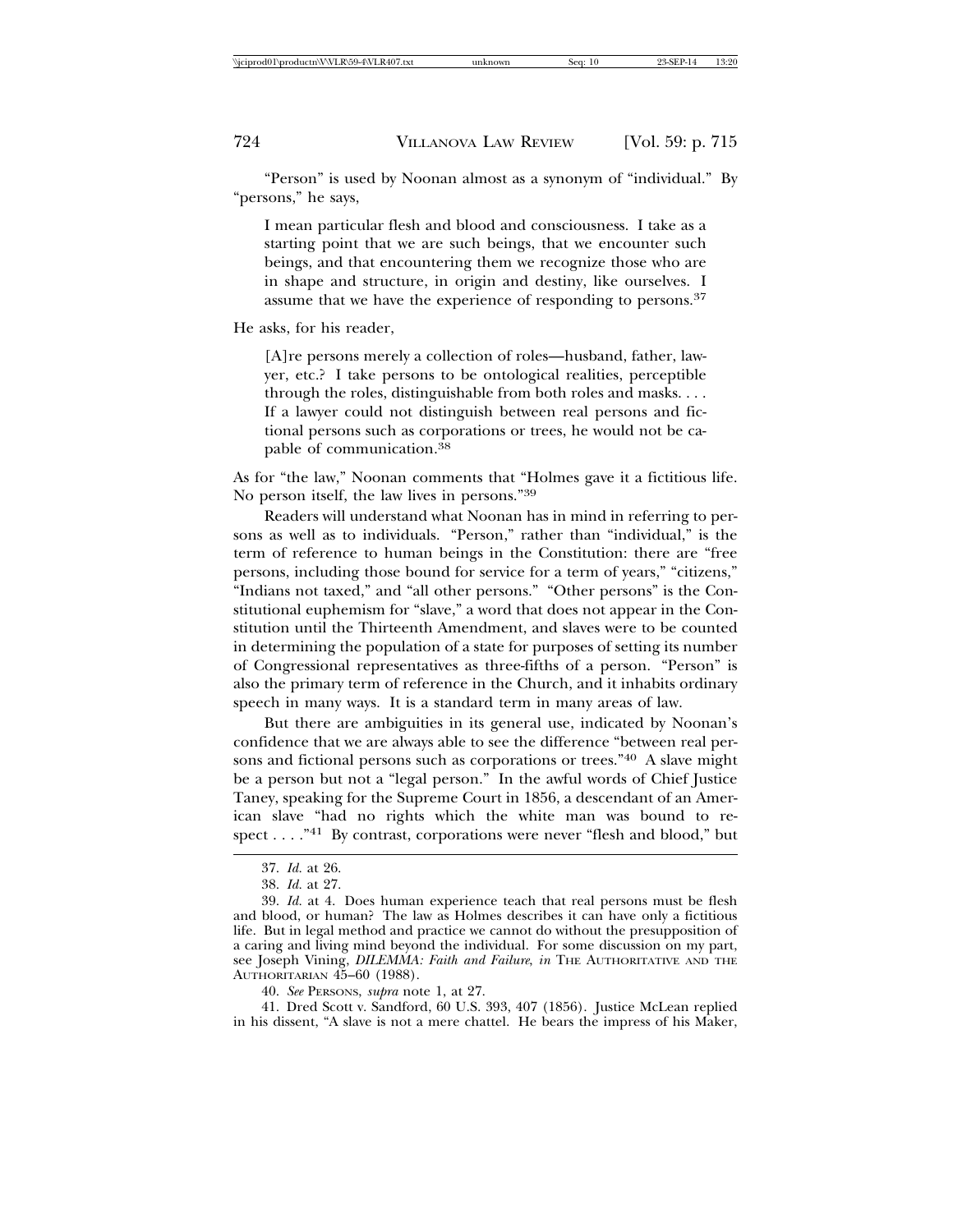they are legal persons. So are the great administrative agencies. Neither corporation nor agency can be reduced to the human individuals associated with them or speaking for them and constantly being replaced. Lawyers sue on their behalf, and they can be sued without individuals associated with them being drawn in.

In the case of corporations, including the Church, they have property of their own and not as in a form of trust. Human individuals often have quite limited claims on them or claims on them linked to fiduciary duties to them. Corporations claim, and are granted as persons today, some constitutional rights of their own. Beyond this, developments in criminal law have made them chargeable with serious crimes, the *mens rea* elements of which are corporate and apart from any individual's *mens rea*. When convicted, a corporation's sentence, which can include mandated change within and a period of oversight from without, can be set by its score on a "corporate culpability scale" and can be mitigated by "corporate remorse." The question of their "ontological reality" has become harder and harder to answer.<sup>42</sup>

The general difficulty is that persons are regularly made and unmade in the legal system. Noonan makes the point himself: "Legal education," he says, "has often been education in the making and unmaking of persons."43 The subtitle of Colin Dayan's fine 2013 book, on law's collaboration in the perpetuation of slavery even today, is *How Legal Rituals Make and Unmake Persons*, which I judge from the book to be a reference and a tribute to Noonan.44 In fact, the person in everyday life is made and sometimes unmade. The friend who is present to us, as a person we know, is half-constructed by us. Consciously, semi-consciously, or unconsciously, we are always sifting through what an individual says and does as an individual, and either identifying it with him or her as a person who exists over time, or putting it aside as mistake or inauthentic. We do the same with ourselves. You sit in judgment on what you say and do, wondering whether that was really you who said or did it.

Human individuality is not made and unmade. It is the first thing we know, and the last. It is not our uniqueness, though each of us is unique. That would not distinguish us from any river stone we might pick up. It is rather that about us that interferes, blunts, or stops others' quantitative

43. PERSONS, *supra* note 1, at 58.

44. *See* COLIN DAYAN, THE LAW IS A WHITE DOG: HOW LEGAL RITUALS MAKE AND UNMAKE PERSONS 2, 23, 264 n.37 (2011).

and is amenable to the laws of God and man; and he is destined to an endless existence." *Id.* at 550 (McLean, J., dissenting).

<sup>42.</sup> For discussion of the question, see, what I think is still the finest piece in English on corporate purpose and the nature of a corporate entity, W.M. Geldart, *Legal Personality*, 27 L.Q. REV. 90 (1911); *see also* Joseph Vining, *Corporate Crime and the Religious Sensibility*, 5 PUNISHMENT & SOC'Y 313 (2003). *But see* Tracy Fessenden, *Response to Joseph Vining's 'Corporate Crime and the Religious Sensibility'*, 6 PUNISHMENT & SOC'Y 105 (2004). *See generally* ERIC ORTS, BUSINESS PERSONS: A LEGAL THEORY OF THE FIRM (2013).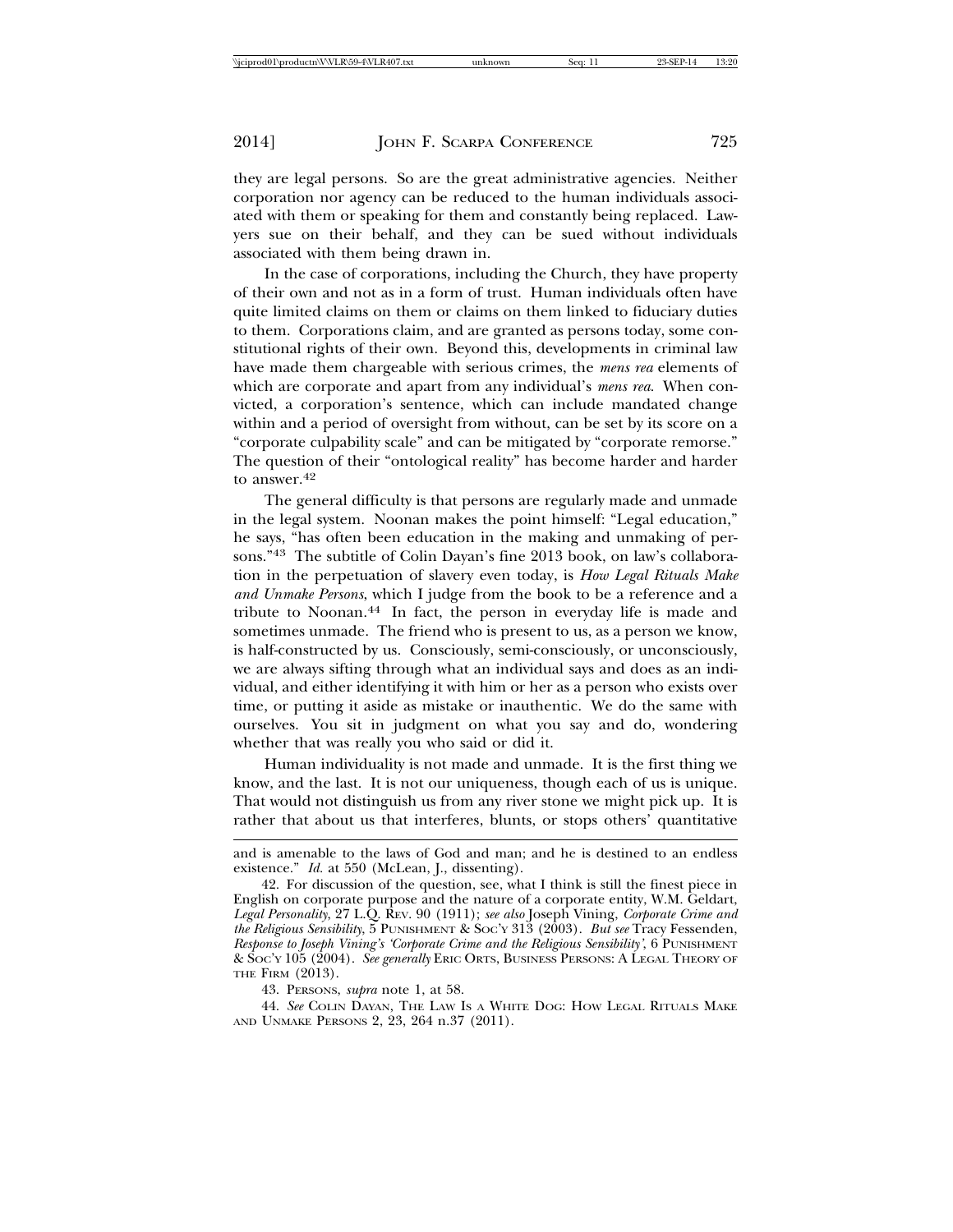and utilitarian calculation in their treatment of us. The individual is not known to the natural sciences or the social sciences. It has no place in them. But the individual is known to theology, to psychiatry, literature and art, and to law.45

Readers who come to this wonderful book may assume references to the individual are references to the person. But the terms are not synonymous. I suggest that Noonan's meaning is served when "individual" comes to supplement "person" in the reader's mind. Thought of the person would be kept centered on our human condition as Noonan intends it to be. There are nonhuman persons all around us. There is also nonhuman flesh and blood and perhaps consciousness all around us—those animals who are being seen more and more as individuals in scientific work as well as in law, and who in law are therefore being protected more and more by statute and constitutional recognition.<sup>46</sup> Indeed, there is expressed fear today within the Institute of Medicine and the National Academies of Science that this rapid development of law governing human relationships with animals will end with some sentient animals being viewed as legal persons, with unquestioned ontological reality.47 Noonan's powerful call to look and see is also a call addressed to the humane in us.

There is always the question of the place of roles in understanding the person's relation to the individual. Noonan observes, as we have noted, that a person is not a collection of roles, is perceptible through the roles, and is distinguishable from both roles and masks. He compares a role to clothes for the naked individual that help in active service to others. In distinguishing role from mask, he says, "The lawmaker and the judge and the litigant are all carrying out positions assigned them by society, all are the players of roles. They have not been identified with those parts."<sup>48</sup>

But a person does have an identity in his or her own eyes and in the eyes of others. It emerges from an individual's life and does not have the fictive quality that attends playing a part. Becoming a person is bringing purposes and values into one's world that connect one with other individuals in their worlds. One's purposes and values are not all one's own, and

46. Noonan may indeed be referring to them as "beings" of particular flesh and blood, and consciousness. I take as a starting point *that we are such beings, that we encounter such beings, and that encountering them we recognize those who are* in shape and structure, in origin and destiny, *like ourselves*. I assume that we have the experience of responding to persons.

PERSONS, *supra* note 1, at 26 (emphasis added).

47. *See Dignity*, *supra* note 45; Joseph Vining, *Human Identity: The Question Presented by Human-Animal Hybridization*, 1 STAN. J. ANIMAL L. & POL'Y 50 (2008).

48. PERSONS, *supra* note 1, at 20.

<sup>45.</sup> For further discussion, see Joseph Vining, *Dignity as Perception: Recognition of the Human Individual and the Individual Animal in Legal Thought*, *in* UNDERSTAND-ING HUMAN DIGNITY 573–90 (Christopher McCrudden ed., 2013) [hereinafter *Dignity*]; Joseph Vining, *The Consequence of Human Differences*, 5 J.L. PHIL. & CULTURE 21 (2010).